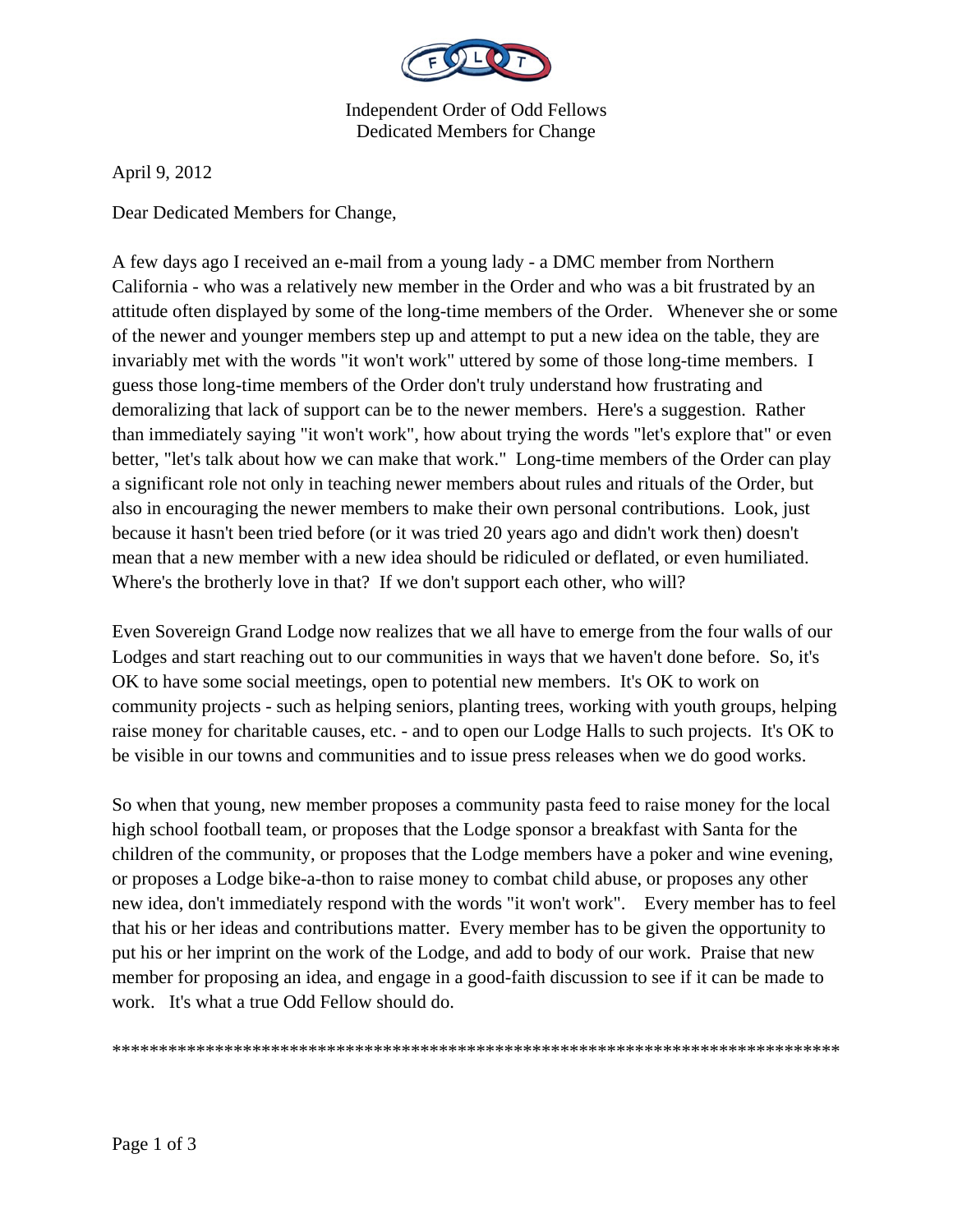

Independent Order of Odd Fellows Dedicated Members for Change

And here's a reminder: Our Second Annual DMC Dinner Meeting is coming up. We already have over 60 paid reservations, and we still have about six weeks to go! Looks like we'll have a GREAT turnout. Keep in mind that we are subsidizing only the first 100 who attend - so get your reservation check in soon. The dinner normally costs over \$18, but we are able to subsidize the first 100 due to donations made by generous members of DMC.

On Thursday, May 17, DMC will have its Second Annual Dinner Meeting during Grand Lodge Sessions. No-host cocktails begins at 5 p.m. and dinner commences at 6 p.m. - attire is comfortable and casual. The location is El Torito Mexican Restaurant & Cantina, which is less than a block away from the Grand Lodge Hotel, the Doubletree. El Torito is located at 1598 Arden Way, about a four-minute walk from the hotel. The entire dining room of the restaurant has been reserved for us! The dinner will feature El Torito's famous taco buffet with fresh handmade corn tortillas filled with grilled steak, chicken or carnitas, as well as cheese enchiladas, rice, re-fried beans, sweet corn cake, seasonal fresh fruit, guacamole, lettuce, cheese and fresh salsa. In addition, the dinner includes soft drinks, iced tea, coffee or lemonade, and flan for dessert. That's quite a meal. No one will leave hungry.

As noted, DMC is offering the first 100 who reserve a special price of \$10 per person. After the first 100 (unless we receive additional donations), the charge will be the full \$18 for the dinner.

We invite Odd Fellows, Rebekahs, and their spouses and family members to this special dinner. We promise speeches will be brief and will be kept to a minimum. Speakers will include Rod Metoyer (Deputy Grand Master of California), Rick Boyles (Grand Warden of California), Don Smith (Past Sovereign Grand Master and Past Grand Master of California), and Dave Rosenberg (Chairman of the Board of Directors of the Odd Fellows Homes of California). Come out to enjoy a wonderful Mexican meal and a good time with your brothers, sisters, and friends. I promise you that the DMC Dinner will be a highlight of your Grand Lodge experience.

To reserve your place at the Second Annual DMC dinner please send your list of names of attendees and \$10 for each attendee (checks payable to "Dave Rosenberg") to the following address:

Dave Rosenberg Davis Odd Fellows Lodge 415 Second Street Davis CA 95616